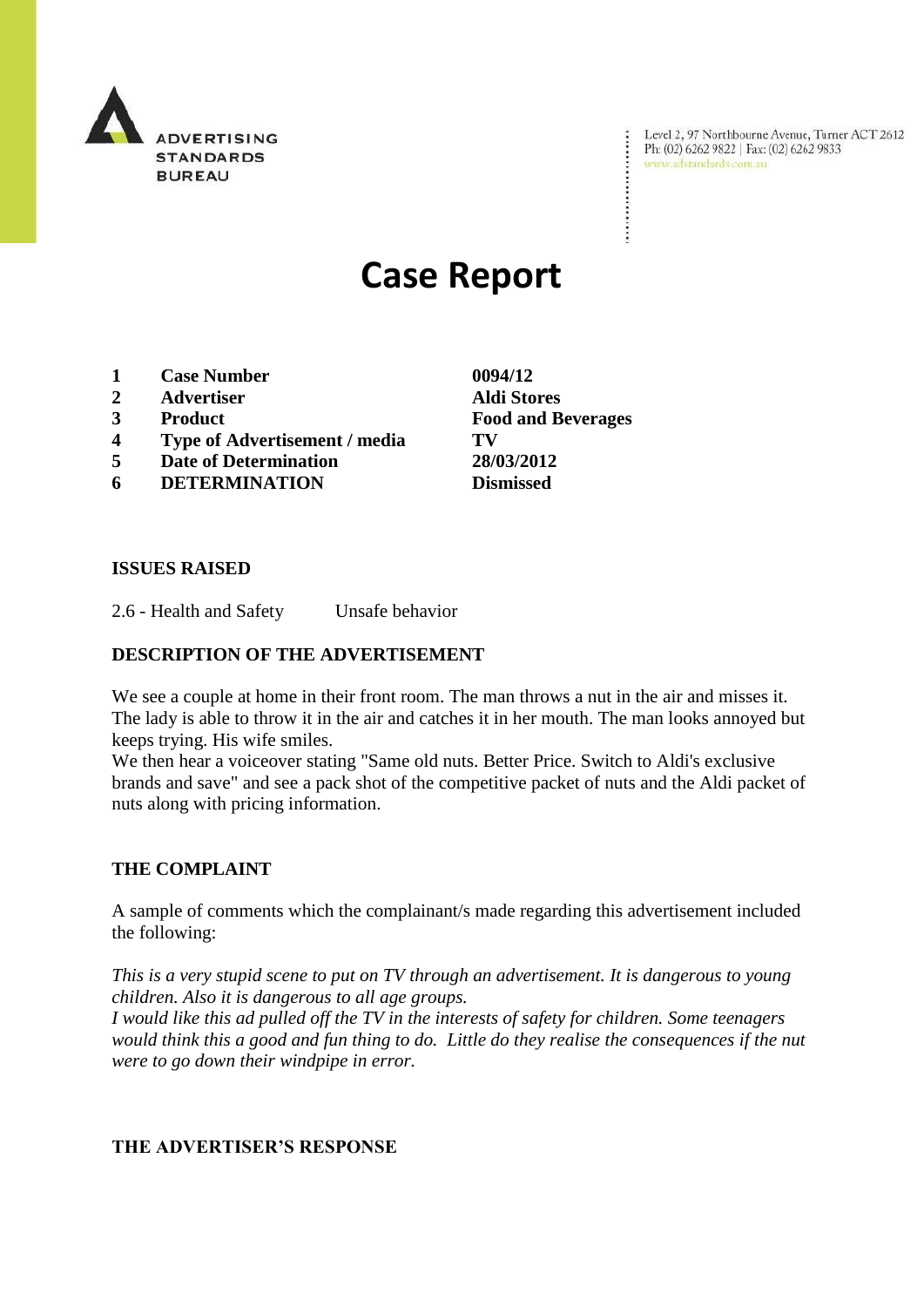Comments which the advertiser made in response to the complainant/s regarding this advertisement include the following:

*Thank you for the opportunity to respond to complaint 0094/12. This complaint refers to the ALDI 15sec TVC advertising Forresters Salted Mixed Nuts.*

*The complaint received centers on the supposed unsafe actions of the couple portrayed in the TVC, specifically the action of the couple throwing and catching mixed nuts in their mouths. It is suggested this action contravenes Section 2.6 of the AANA Advertiser Code of Ethics - Health & Safety as portraying this light-hearted moment could encourage children or people of any age group to mimic the action, which could result in choking.*

*We strongly believe that the act of throwing and catching mixed nuts in your mouth is not contrary to Prevailing Community Standards on health and safety. We believe the actions portrayed in the TVC are a light-hearted moment that could occur in everyday life. We also note the female is the only character who successfully catches a nut in her mouth and is then shown chewing and swallowing without issue.*

*Given the theme, visuals and language of the advertisement, and are not directed primarily to children we believe we are not contravening the AANA Code for Advertising & Marketing Communications to Children despite the complainants suggestions that the actions portrayed could be specifically dangerous to children. Nor do we believe the advertisement contravenes any specific section of the AANA Food & Beverages Advertising & Marketing Communications Code.*

*In summary, we are confident the advertisement is in line with community standards and in no way encourages unsafe behaviour.*

## **THE DETERMINATION**

The Advertising Standards Board ("Board") considered whether this advertisement breaches Section 2 of the Advertiser Code of Ethics (the "Code").

The Board noted the complainant's concerns that the advertisement depicts a dangerous act which children might copy.

The Board reviewed the advertisement and noted the advertiser's response.

The Board considered whether the advertisement was in breach of Section 2.6 of the Code. Section 2.6 of the Code states: "Advertising or Marketing Communications shall not depict material contrary to Prevailing Community Standards on health and safety".

The Board noted that the advertisement shows an older man and women throwing nuts in the air and trying to catch them in their mouths.

The Board noted that whilst it is possible to choke on nuts thrown in to the air and caught in the mouth, in the Board's view most members of the community would consider that whilst it is not the most sensible way to eat nuts or other foods, the advertisement is not encouraging